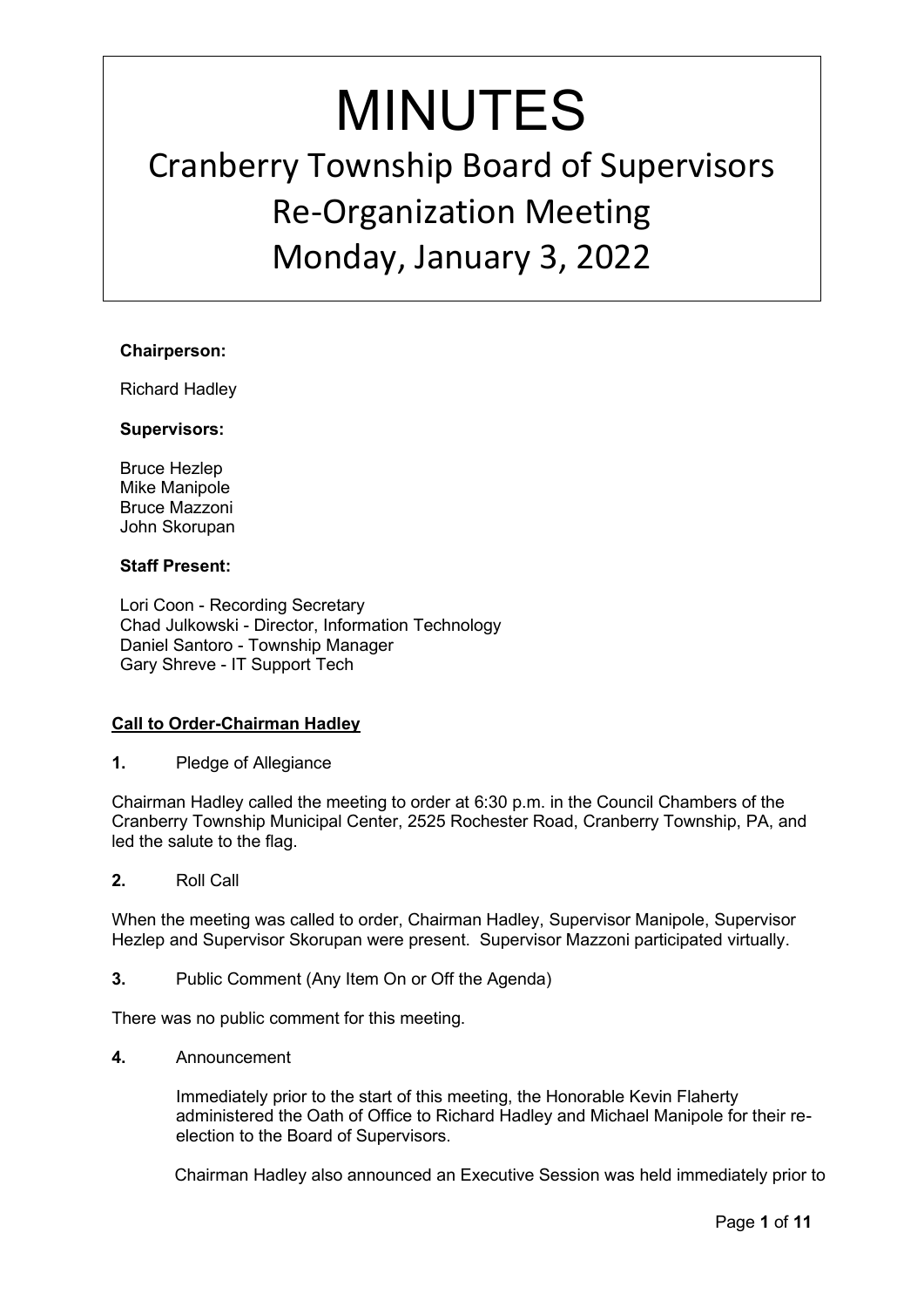this meeting to discuss personnel matters.

# **Election of Officers**

- **5.** Board of Supervisors Election of Officers
	- 1. Selection of Chairman
	- 2. Selection of Vice-Chairman

Supervisor Skorupan nominated and made a motion to elect Richard Hadley as Chairman of the Board of Supervisors for the Year 2022. Supervisor Hezlep seconded the motion.

# **VOTING**

Motion by: Skorupan, John Second by: Hezlep, Bruce

| Supervisor            | <b>YES</b> | חוח | <b>ABSTAIN</b> |
|-----------------------|------------|-----|----------------|
| <b>Richard Hadley</b> |            |     |                |
| Mike Manipole         |            |     |                |
| <b>Bruce Hezlep</b>   |            |     |                |
| <b>Bruce Mazzoni</b>  |            |     |                |
| John Skorupan         |            |     |                |

Motion Carried

Supervisor Skorupan nominated and made a motion to elect Michael Manipole as Vice-Chairman of the Board of Supervisors for the Year 2022. Mr. Hezelp seconded.

## **VOTING**

Motion by: Skorupan, John Second by: Hezlep, Bruce

| Supervisor            | YES | NΟ | <b>ABSTAIN</b> |
|-----------------------|-----|----|----------------|
| <b>Richard Hadley</b> |     |    |                |
| Mike Manipole         |     |    |                |
| <b>Bruce Hezlep</b>   |     |    |                |
| <b>Bruce Mazzoni</b>  |     |    |                |
| John Skorupan         |     |    |                |

Motion Carried

# **Organizational Business**

**6.** Appointment of Township Manager

Motion to reappoint Daniel D. Santoro as the Township Manager and to approve his Employment Agreement through the next Board organizational meeting following the next municipal election, pursuant to the Township Code.

#### **VOTING**

Motion by: Hadley, Richard Second by: Skorupan, John

|  | Supervisor | $\sim$<br>. w<br>$\sim$ | $N \cap$<br>. |  |
|--|------------|-------------------------|---------------|--|
|--|------------|-------------------------|---------------|--|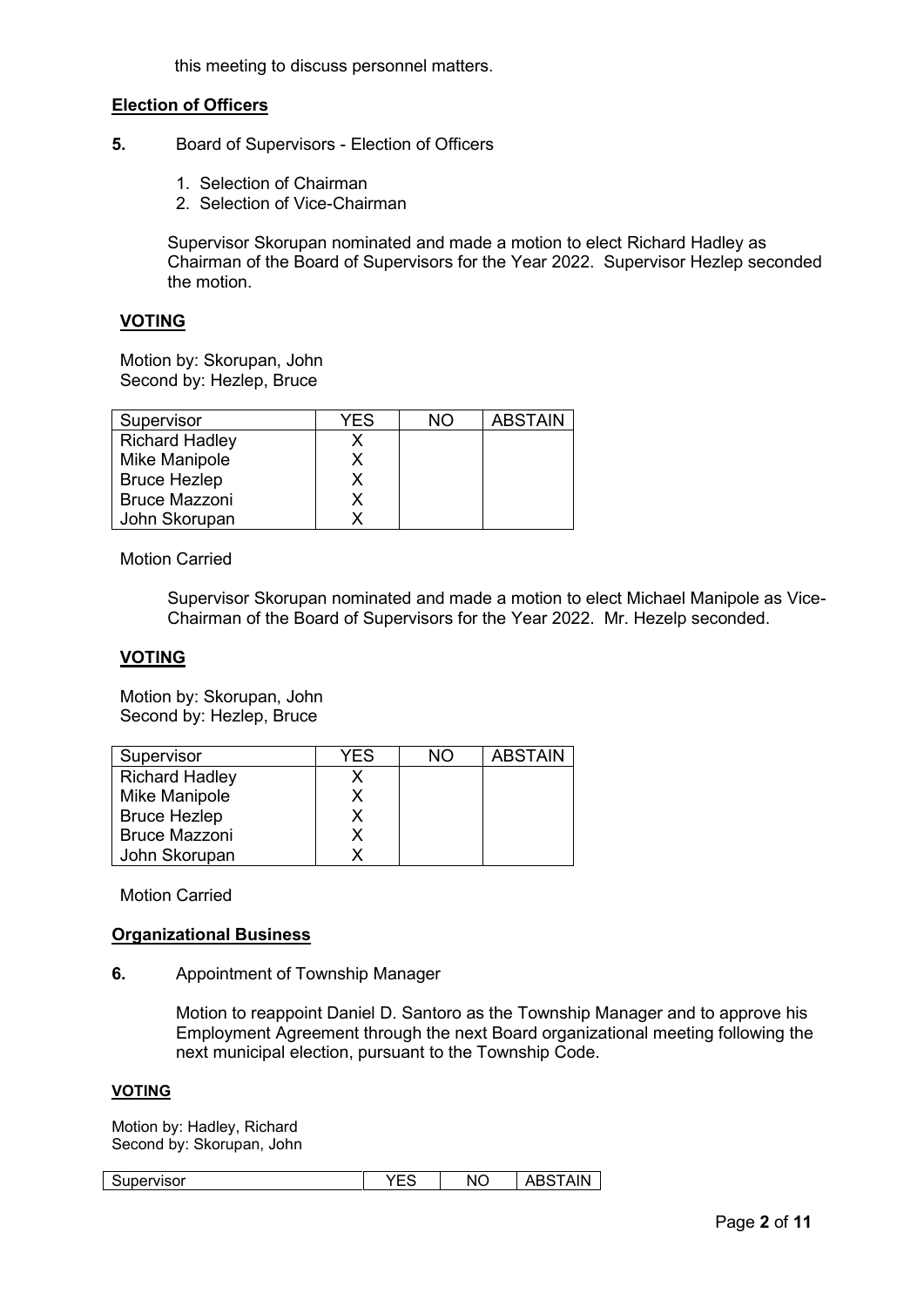| <b>Richard Hadley</b> |  |  |
|-----------------------|--|--|
| Mike Manipole         |  |  |
| <b>Bruce Hezlep</b>   |  |  |
| Bruce Mazzoni         |  |  |
| John Skorupan         |  |  |

**7.** Recommend Treasurer's Bond

Motion to establish the Treasurer's Bond for the Year 2022 at \$500,000.00 through the Selective Insurance Company of America.

#### **VOTING**

Motion by: Hadley, Richard Second by: Skorupan, John

| Supervisor            | YES | NΟ | <b>ABSTAIN</b> |
|-----------------------|-----|----|----------------|
| <b>Richard Hadley</b> |     |    |                |
| Mike Manipole         |     |    |                |
| <b>Bruce Hezlep</b>   |     |    |                |
| <b>Bruce Mazzoni</b>  |     |    |                |
| John Skorupan         |     |    |                |

Motion Carried

**8.** Appointment of Solicitor

Motion to reappoint the firm Campbell Durrant, P.C. as Township Solicitor.

#### **VOTING**

Motion by: Manipole, Mike Second by: Skorupan, John

| Supervisor            | YFS | NΟ | <b>ABSTAIN</b> |
|-----------------------|-----|----|----------------|
| <b>Richard Hadley</b> |     |    |                |
| Mike Manipole         |     |    |                |
| <b>Bruce Hezlep</b>   |     |    |                |
| <b>Bruce Mazzoni</b>  |     |    |                |
| John Skorupan         |     |    |                |

Motion Carried

**9.** Appointment of the Collectors for the Local Services Tax and the Mercantile and the Business Privilege Tax

Motion to reappoint H.A. Berkheimer Associates for the purpose of collecting current and delinquent Local Services Tax and current and delinquent Mercantile and Business Privilege Tax.

#### **VOTING**

Motion by: Manipole, Mike Second by: Skorupan, John

| Supervisor            | YES | <b>NC</b> | <b>ABSTAIN</b> |
|-----------------------|-----|-----------|----------------|
| <b>Richard Hadley</b> |     |           |                |
| Mike Manipole         |     |           |                |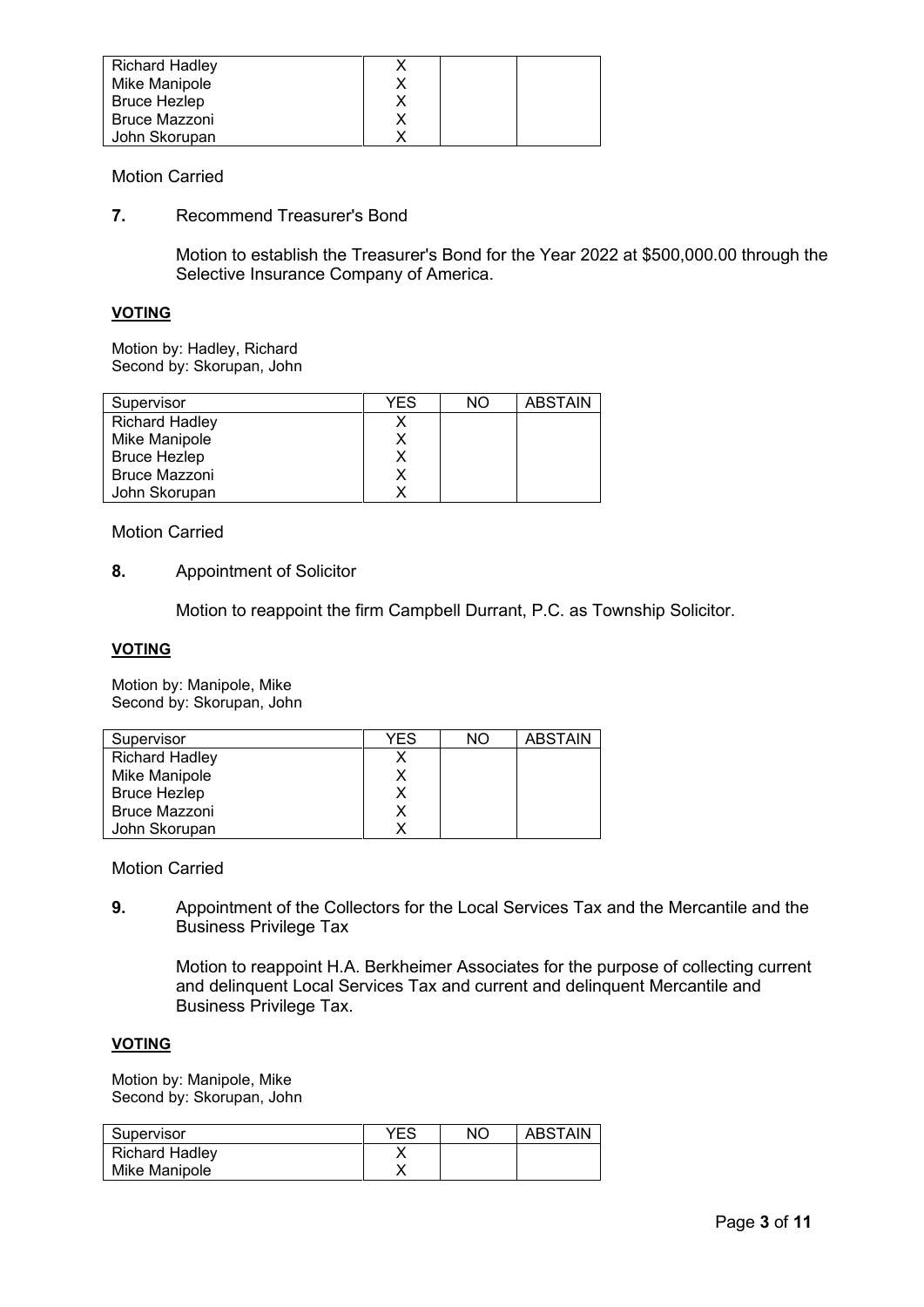| Bruce Hezlep  |  |  |
|---------------|--|--|
| Bruce Mazzoni |  |  |
| John Skorupan |  |  |

#### **10.** Appointment of Real Estate Transfer Tax Collector

Motion to reappoint the Butler County Recorder of Deeds for the collection of the Real Estate Transfer Tax.

#### **VOTING**

Motion by: Manipole, Mike Second by: Skorupan, John

| Supervisor            | YFS | NΟ | <b>ABSTAIN</b> |
|-----------------------|-----|----|----------------|
| <b>Richard Hadley</b> |     |    |                |
| Mike Manipole         |     |    |                |
| <b>Bruce Hezlep</b>   |     |    |                |
| <b>Bruce Mazzoni</b>  |     |    |                |
| John Skorupan         |     |    |                |

Motion Carried

## **11.** Establish 2022 Board of Supervisor's Meeting Schedule

Motion to approve the following meeting schedule for 2022.

In 2022, the Board of Supervisors will meet at 6:30 p.m. on the following Thursdays:

January 27, 2022 February 3, 2022 February 24, 2022 March 3, 2022 March 31, 2022 April 7, 2022 April 28, 2022 May 5, 2022 May 26, 2022 June 2, 2022 June 30, 2022 July 7, 2022 July 28, 2022 August 4, 2022 August 25, 2022 September 1, 2022 September 29, 2022 October 6, 2022 October 27, 2022 November 3, 2022 November 17, 2022 December 8. 2022

Chairman Hadley noted the meeting schedule is subject to change due to COVID restrictions.

#### **VOTING**

Motion by: Manipole, Mike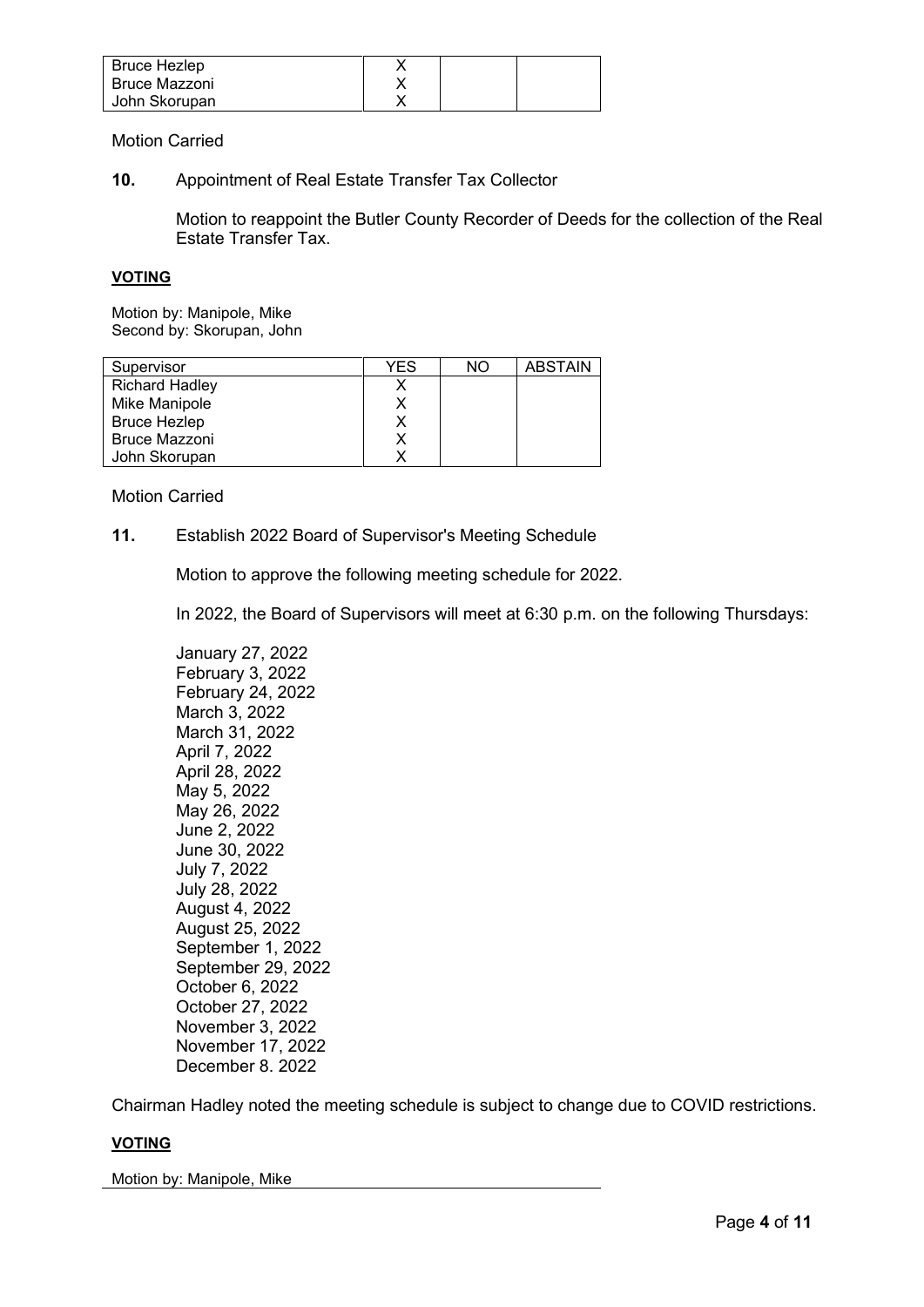Second by: Skorupan, John

| Supervisor            | YFS | NΟ | <b>ABSTAIN</b> |
|-----------------------|-----|----|----------------|
| <b>Richard Hadley</b> |     |    |                |
| Mike Manipole         |     |    |                |
| <b>Bruce Hezlep</b>   |     |    |                |
| <b>Bruce Mazzoni</b>  |     |    |                |
| John Skorupan         |     |    |                |

Motion Carried

**12.** Appointments of Liaisons by the Chairman

Chairman Hadley appointed the following liaisons:

1. Library and Parks & Recreation and Councils of Governments

Vice Chairman Manipole

2. Planning & Development Services, including Code Administration, Planning Commission, and Zoning Hearing Board, and Building/Fire Codes Board of Appeals

Supervisor Skorupan

3. Public Safety, including Police, Fire, and Emergency Management.

Supervisor Mazzoni

4. Public Works

5. Administration

Chairman Hadley

Supervisor Hezlep

6. Intergovernmental Relations

Supervisors Mazzoni & Skorupan

# **13.** Appointment of Sewage Enforcement Officer and Alternate

Motion to appoint Jeffrey D. Winkle as Sewage Enforcement Officer and Michael J. Groves as the Alternate Sewage Enforcement Officer.

#### **VOTING**

Motion by: Manipole, Mike Second by: Skorupan, John

| Supervisor            | <b>YES</b> | NΟ | <b>ABSTAIN</b> |
|-----------------------|------------|----|----------------|
| <b>Richard Hadley</b> |            |    |                |
| Mike Manipole         |            |    |                |
| <b>Bruce Hezlep</b>   |            |    |                |
| <b>Bruce Mazzoni</b>  |            |    |                |
| John Skorupan         |            |    |                |

Motion Carried

**14.** Publication of Official Notices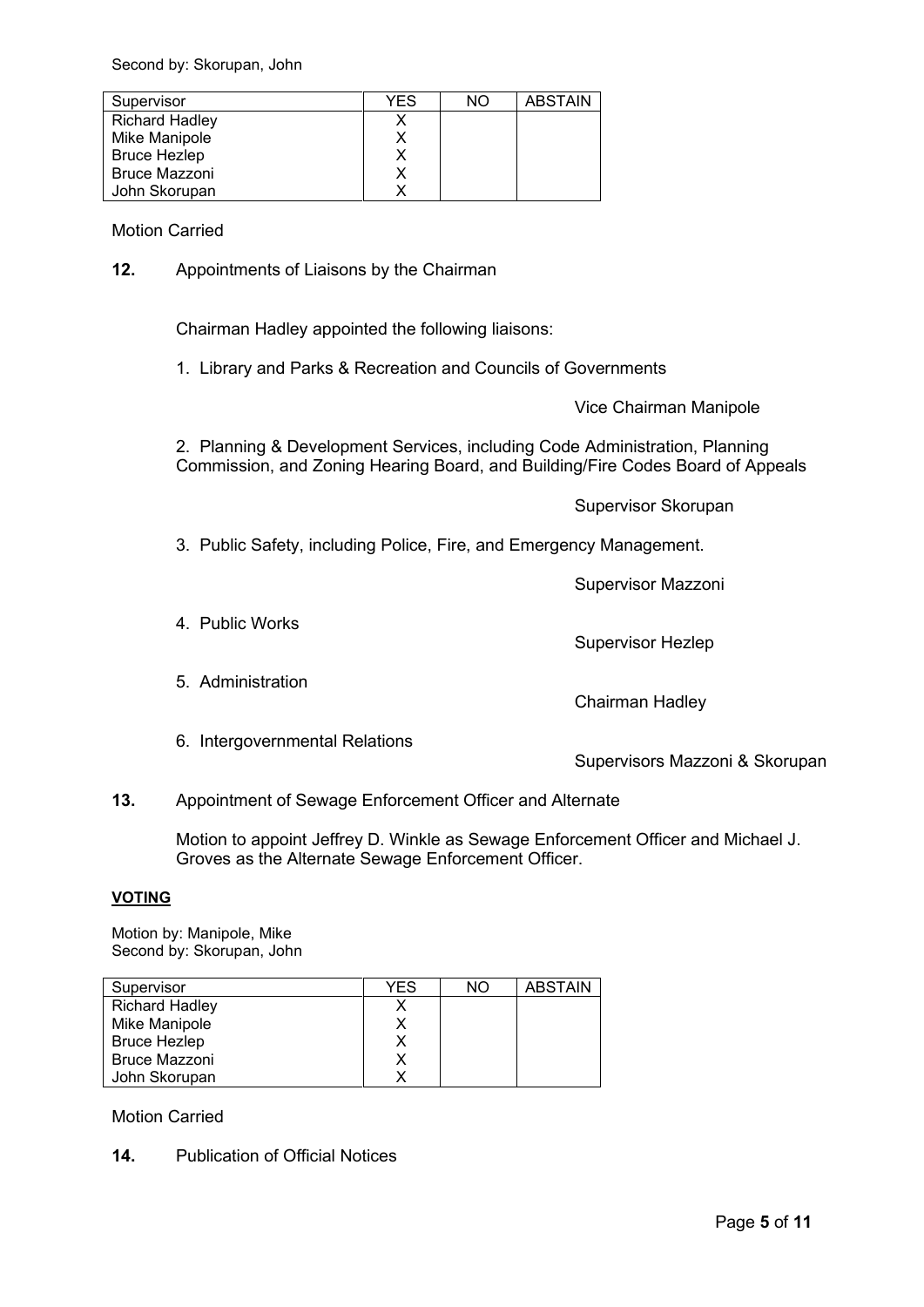Motion to designate the Butler Eagle for the publication of the Township's legal notices.

#### **VOTING**

Motion by: Manipole, Mike Second by: Skorupan, John

| Supervisor            | YFS | NO | <b>ABSTAIN</b> |
|-----------------------|-----|----|----------------|
| <b>Richard Hadley</b> |     |    |                |
| Mike Manipole         |     |    |                |
| Bruce Hezlep          |     |    |                |
| <b>Bruce Mazzoni</b>  |     |    |                |
| John Skorupan         |     |    |                |

Motion Carried

**15.** Re-appointments to Boards and Commissions:

Motion to re-appoint Eric Green to the Building/Fire Codes Board of Appeals for a three-year term expiring December 31, 2024.

Motion to re-appoint Sally Jack to the Building/Fire Codes Board of Appeals for a three-year term expiring December 31, 2024.

Motion to appoint Robyn Gross to the Library Board to a three-year term expiring December 31, 2024

Motion to re-appoint Leigh Kuzmovick to the Library Board to a three-year term expiring December 31, 2024.

Motion to re-appoint Judi Boren to the Library Board to a three-year term expiring December 31, 2024.

Motion to re-appoint Christine Finnell to the Planning Advisory Commission to a fouryear term expiring December 31, 2025.

Motion to appoint Jerry Andree to the Vacancy Board to a one-year term expiring December 31, 2022.

Motion to re-appoint Allan Tedesco to the Zoning Hearing Board for a five-year term expiring December 31, 2026.

Motion to re-appoint Zachary Sanctis to the Environmental Advisory Committee for a one-year term expiring December 31, 2022.

## **VOTING**

Motion by: Manipole, Mike Second by: Skorupan, John

| Supervisor            | YES | NΟ | <b>ABSTAIN</b> |
|-----------------------|-----|----|----------------|
| <b>Richard Hadley</b> |     |    |                |
| Mike Manipole         |     |    |                |
| <b>Bruce Hezlep</b>   |     |    |                |
| <b>Bruce Mazzoni</b>  |     |    |                |
| John Skorupan         |     |    |                |

Motion Carried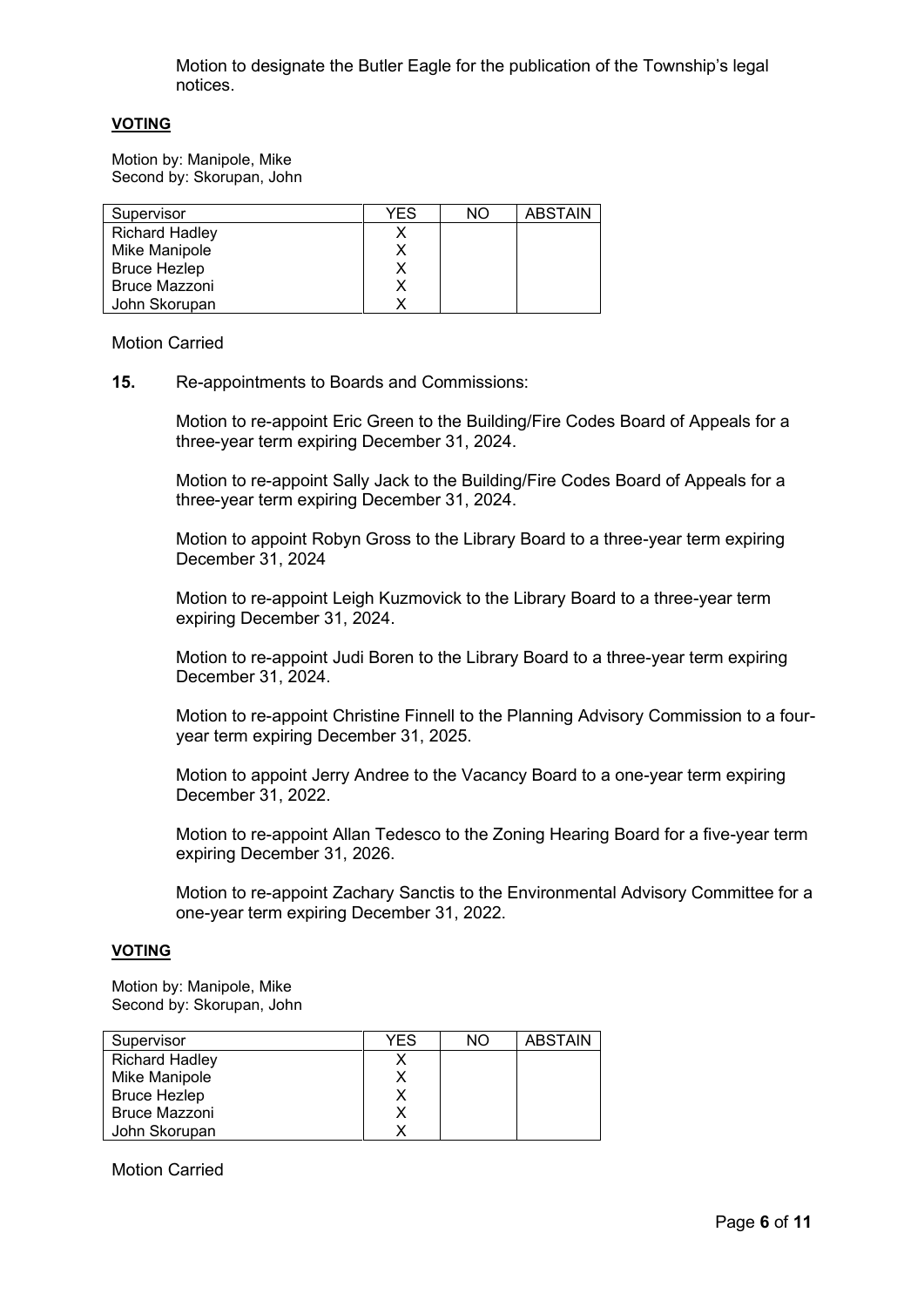**16.** Appointment of Delegates to the Butler County Tax Collection Committee

Motion to adopt Resolution No. 2022-01, appointing Delegates to the Butler County Tax Committee.

## **VOTING**

Motion by: Manipole, Mike Second by: Skorupan, John

| Supervisor            | YES | NΟ | <b>ABSTAIN</b> |
|-----------------------|-----|----|----------------|
| <b>Richard Hadley</b> |     |    |                |
| Mike Manipole         |     |    |                |
| <b>Bruce Hezlep</b>   |     |    |                |
| <b>Bruce Mazzoni</b>  |     |    |                |
| John Skorupan         |     |    |                |

Motion Carried

# **Administration**

**17.** Designation of Depositories

Motion to approve the continued use of PNC Bank, PLGIT (Pennsylvania Local Government Investment Trust) and FNB (First National Bank) as Township depositories.

#### **VOTING**

Motion by: Hadley, Richard Second by: Skorupan, John

| Supervisor            | <b>YES</b> | NO | <b>ABSTAIN</b> |
|-----------------------|------------|----|----------------|
| <b>Richard Hadley</b> |            |    |                |
| Mike Manipole         |            |    |                |
| <b>Bruce Hezlep</b>   |            |    |                |
| <b>Bruce Mazzoni</b>  |            |    |                |
| John Skorupan         |            |    |                |

Motion Carried

#### **18.** Appointment of Authorized Representatives to Berkheimer Associates

Motion to adopt Resolution No. 2022-02, appointing Authorized Representatives to Berkheimer Associates.

#### **VOTING**

Motion by: Hadley, Richard Second by: Skorupan, John

| Supervisor            | YES | NΟ | <b>ABSTAIN</b> |
|-----------------------|-----|----|----------------|
| <b>Richard Hadley</b> |     |    |                |
| Mike Manipole         |     |    |                |
| <b>Bruce Hezlep</b>   |     |    |                |
| <b>Bruce Mazzoni</b>  |     |    |                |
| John Skorupan         |     |    |                |

Motion Carried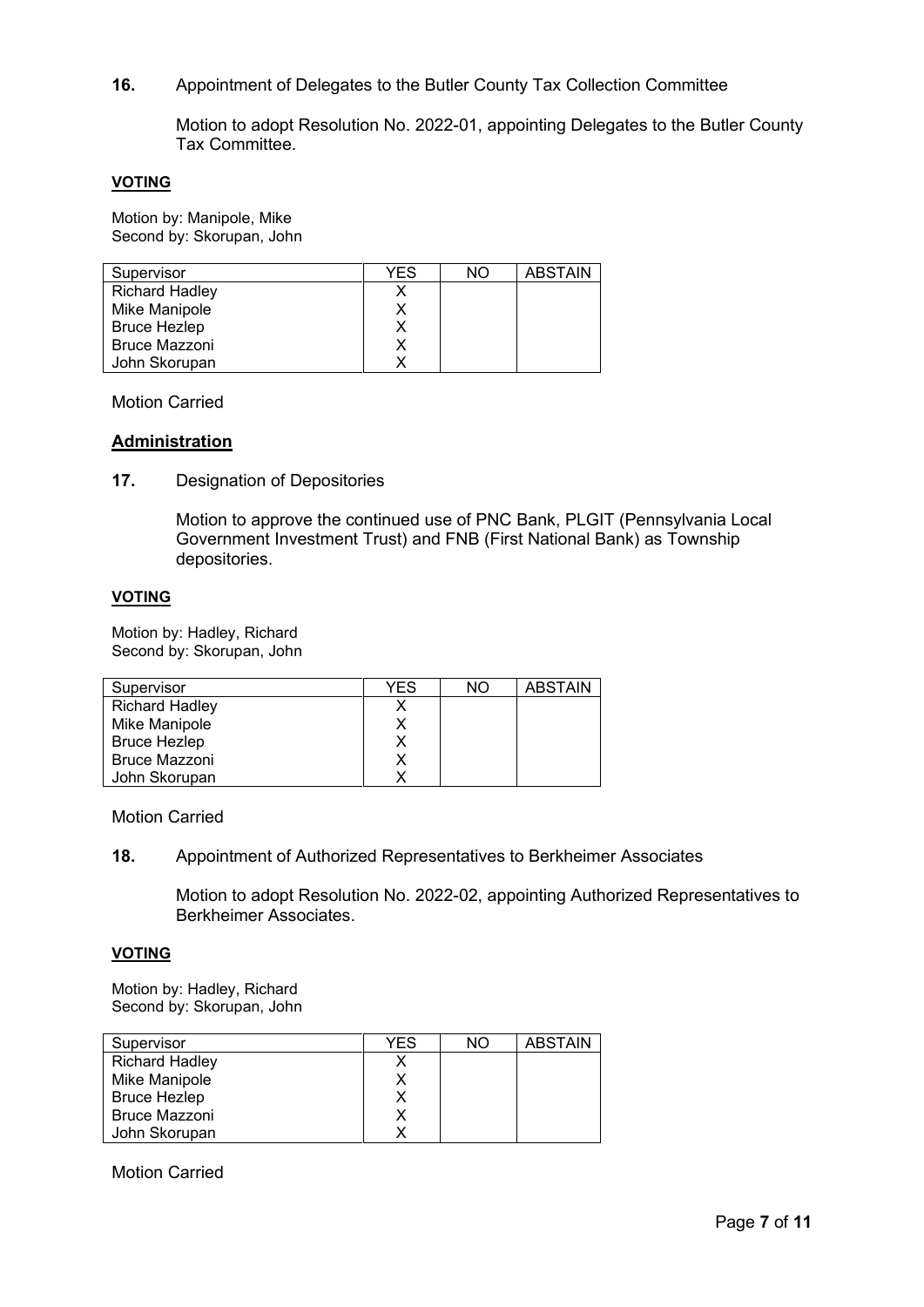## **19.** Meeting Minutes

Motion to approve the minutes of the December 9, 2021 Agenda Preparation meeting.

#### **VOTING**

Motion by: Hadley, Richard Second by: Skorupan, John

| Supervisor            | YES | NΟ | <b>ABSTAIN</b> |
|-----------------------|-----|----|----------------|
| <b>Richard Hadley</b> |     |    |                |
| Mike Manipole         |     |    |                |
| <b>Bruce Hezlep</b>   |     |    |                |
| <b>Bruce Mazzoni</b>  |     |    |                |
| John Skorupan         |     |    |                |

Motion Carried

#### **Other Business Pertinent to the Township**

**20.** Purchase Approval #00000010-00 - Dog Park Pavilion - Pavilion, Pavilion Installation, Concrete Pad and Concrete Parking Area.

Motion to approve Purchase Approval #00000010-00 - Dog Park Pavilion - inclusive of the pavilion, pavilion installation, pavilion concrete pad and concrete parking area to Jeffrey Associates in the amount of \$81,731.00.

Mr. Santoro noted the concrete parking area referenced in this purchase approval is for handicap parking.

# **VOTING**

Motion by: Manipole, Mike Second by: Skorupan, John

| Supervisor            | YES | NΟ | <b>ABSTAIN</b> |
|-----------------------|-----|----|----------------|
| <b>Richard Hadley</b> |     |    |                |
| Mike Manipole         |     |    |                |
| <b>Bruce Hezlep</b>   |     |    |                |
| <b>Bruce Mazzoni</b>  |     |    |                |
| John Skorupan         |     |    |                |

Motion Carried

**21.** Automated Red Light Enforcement (ARLE) Grant Funding Acceptance

The Township has been granted \$300,000 through the ARLEGrant Program for a new traffic signal at the intersection of Route 19 and Progress Avenue.

Motion to adopt Resolution No. 2022-03, authorizing the Township Manager to accept and execute the grant agreement and all necessary documentation for Pennsylvania's Automated Red Light Enforcement (ARLE) funding program.

Mr. Santoro noted the Township had previously received an MTF grant for \$250,000 for the same traffic signal.

Supervisor Skorupan inquired about the signal logistics.

Mr. Santoro explained the signal will have mast arms and turning lanes on Route 19 as well as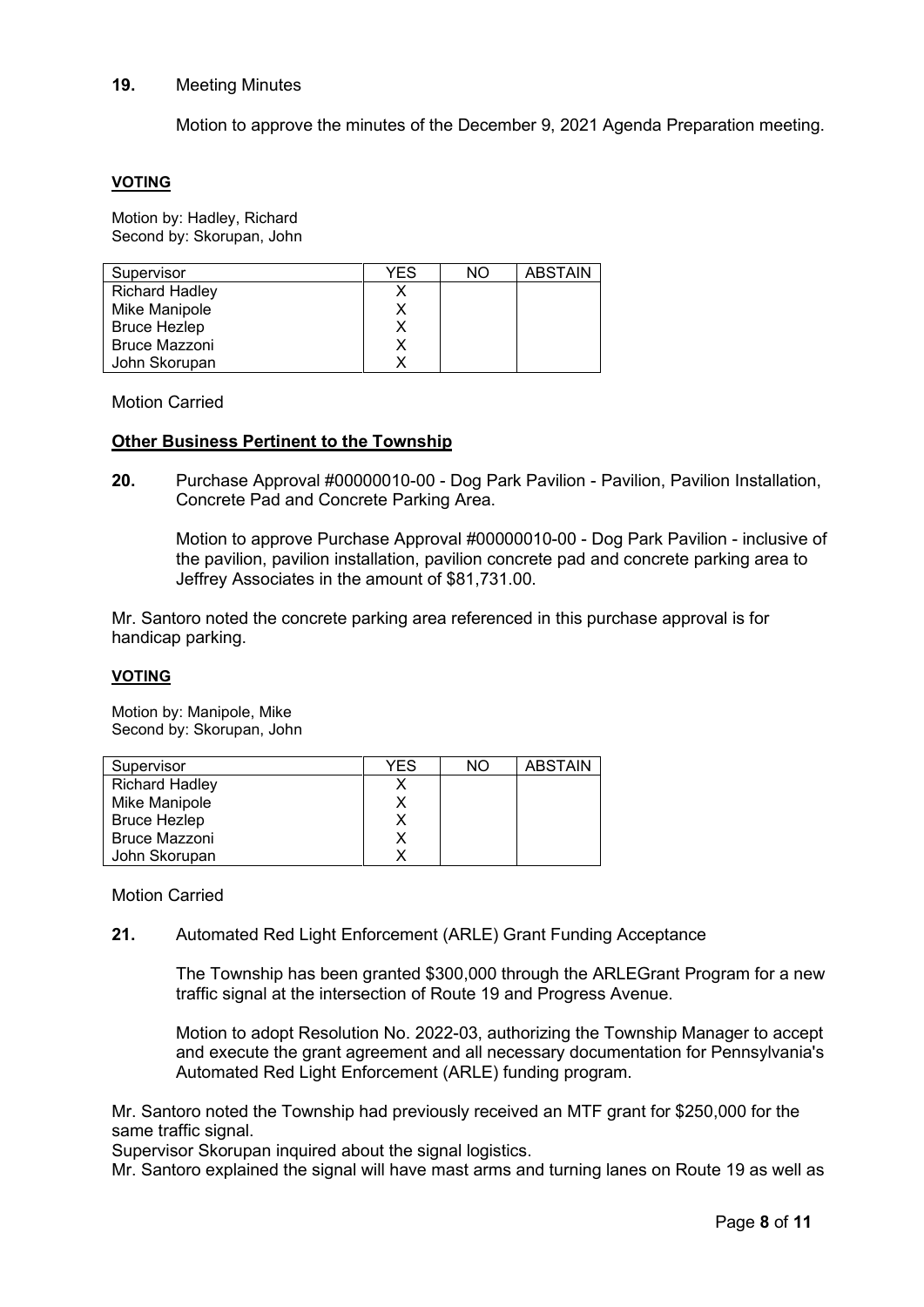a left turning lane on Progress Avenue. Mr. Santoro explained the project is slated for 2023 due to funding and permitting.

## **VOTING**

Motion by: Manipole, Mike Second by: Skorupan, John

| Supervisor            | YES | NΟ | <b>ABSTAIN</b> |
|-----------------------|-----|----|----------------|
| <b>Richard Hadley</b> |     |    |                |
| Mike Manipole         |     |    |                |
| <b>Bruce Hezlep</b>   |     |    |                |
| <b>Bruce Mazzoni</b>  |     |    |                |
| John Skorupan         |     |    |                |

Motion Carried

**22.** Establishing Employee Benefits for Non-Uniformed, Non-Bargaining Unit Employees

Motion to adopt Resolution No. 2022-04, Establishing Employee Benefits for Non-Uniformed, Non-Bargaining Unit Employees.

#### **VOTING**

Motion by: Manipole, Mike Second by: Skorupan, John

| Supervisor            | <b>YES</b> | NΟ | <b>ABSTAIN</b> |
|-----------------------|------------|----|----------------|
| <b>Richard Hadley</b> | х          |    |                |
| Mike Manipole         | Х          |    |                |
| <b>Bruce Hezlep</b>   | х          |    |                |
| <b>Bruce Mazzoni</b>  | Х          |    |                |
| John Skorupan         |            |    |                |

Motion Carried

**23.** Pennsylvania Opioid Misuse & Addiction Abatement Trust Agreement

The Pennsylvania Attorney General (AG) sued various corporations related to the impacts of the Opioid Crisis in Pennsylvania. The AG sued on behalf of the State, County and Local Government entities and has reached a potential settlement with several of the corporations. The State's goal is to have all Counties and Municipalities with a population over 10,000 sign on to the settlement which will increase settlement proceeds for Pennsylvania. The Township will not receive any funds as part of the settlement, however Butler County stands to receive over \$9 million for qualifying opioid abatement activities. Accordingly, the Board is being asked to authorize signing onto the PA Opioid Settlement Agreement for the State of Pennsylvania.

Motion to adopt Resolution No. 2022-05, authorizing entering into Settlement Agreements and agreeing to the terms of the Pennsylvania Opioid Misuse and Addiction Abatement Trust.

#### **VOTING**

Motion by: Manipole, Mike Second by: Skorupan, John

| Supervisor     | YF.S | NC | ABSTAIN |
|----------------|------|----|---------|
| Richard Hadley |      |    |         |
| Mike Manipole  |      |    |         |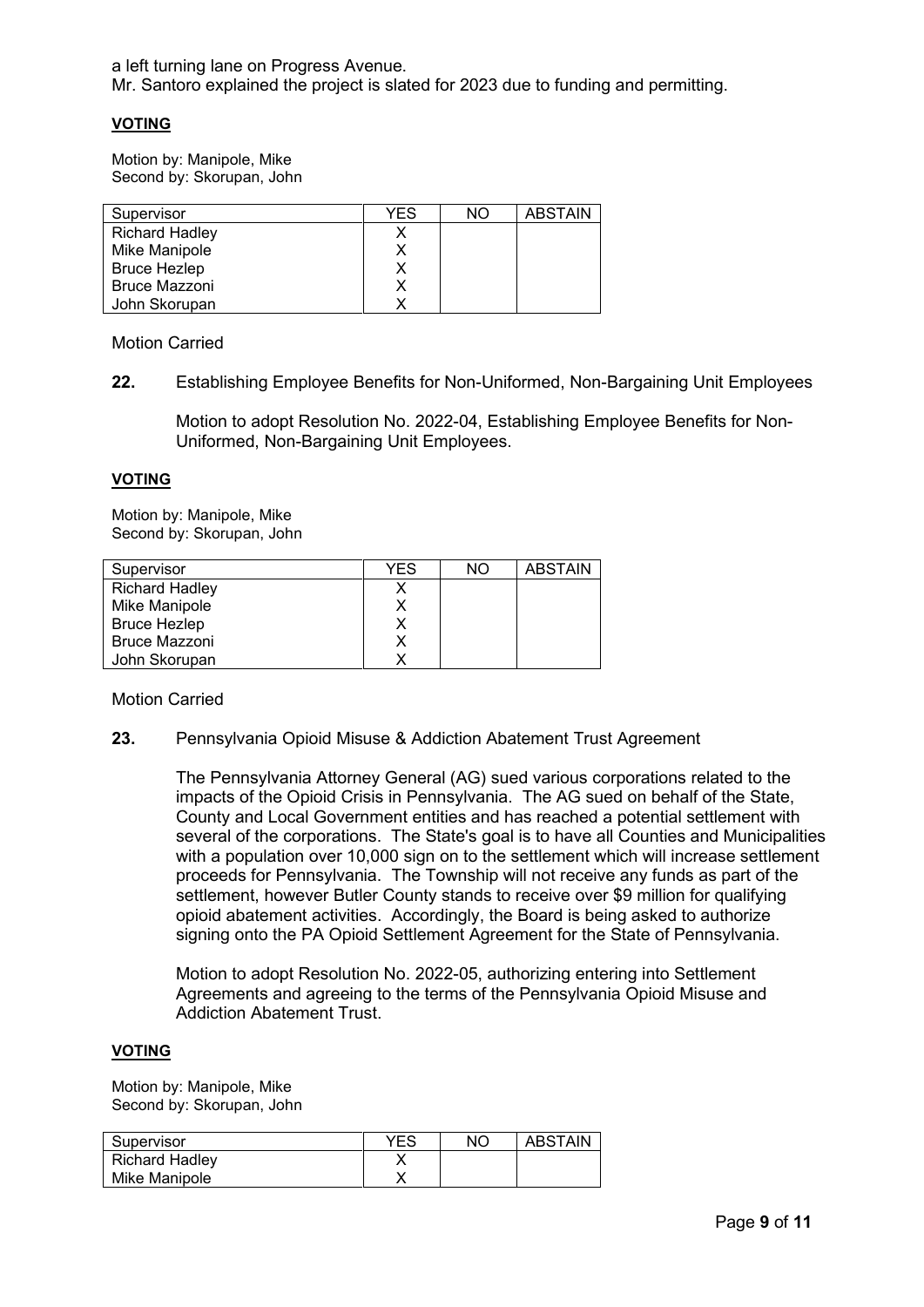| Bruce Hezlep  |  |  |
|---------------|--|--|
| Bruce Mazzoni |  |  |
| John Skorupan |  |  |

## **24.** Animal Control Service Agreement

Motion to approve the execution of a 5 year agreement with Animal Control and Care Services, LLC. to provide the Township with animal control services from January 1, 2022 through December 31, 2026 at a rate of \$1000.00 per month.

## **VOTING**

Motion by: Manipole, Mike Second by: Skorupan, John

| Supervisor            | YFS | NΟ | <b>ABSTAIN</b> |
|-----------------------|-----|----|----------------|
| <b>Richard Hadley</b> |     |    |                |
| Mike Manipole         |     |    |                |
| <b>Bruce Hezlep</b>   | х   |    |                |
| <b>Bruce Mazzoni</b>  | х   |    |                |
| John Skorupan         |     |    |                |

Motion Carried

#### **25.** Authorize Advertisement of Bill No. 2022-02 - Zoning Ordinance (Chapter 27) Amendment

Motion to authorize advertisement of the public hearing and the intention to adopt Bill No. 2022-02 - Ordinance Amendment for Chapter 27 (Zoning) revising Wireless Communication Facility (WCF) requirements.

#### **VOTING**

Motion by: Manipole, Mike Second by: Skorupan, John

| Supervisor            | <b>YFS</b> | NΟ | <b>ABSTAIN</b> |
|-----------------------|------------|----|----------------|
| <b>Richard Hadley</b> |            |    |                |
| Mike Manipole         |            |    |                |
| <b>Bruce Hezlep</b>   |            |    |                |
| <b>Bruce Mazzoni</b>  |            |    |                |
| John Skorupan         |            |    |                |

Motion Carried

**26.** Authorize Advertisement of Bill No. 2022-04 - Zoning Ordinance (Chapter 27) Amendment

Motion to authorize advertisement of the public hearing and the intention to adopt Bill No. 2022-04 - Ordinance Amendment for Chapter 27 (Zoning) revising lighting requirements, Definitions and Uses.

## **VOTING**

Motion by: Manipole, Mike Second by: Skorupan, John

|  | Supervisor | $\overline{\phantom{a}}$<br>. .<br>. w | - NC<br>$\sim$ |  |
|--|------------|----------------------------------------|----------------|--|
|--|------------|----------------------------------------|----------------|--|